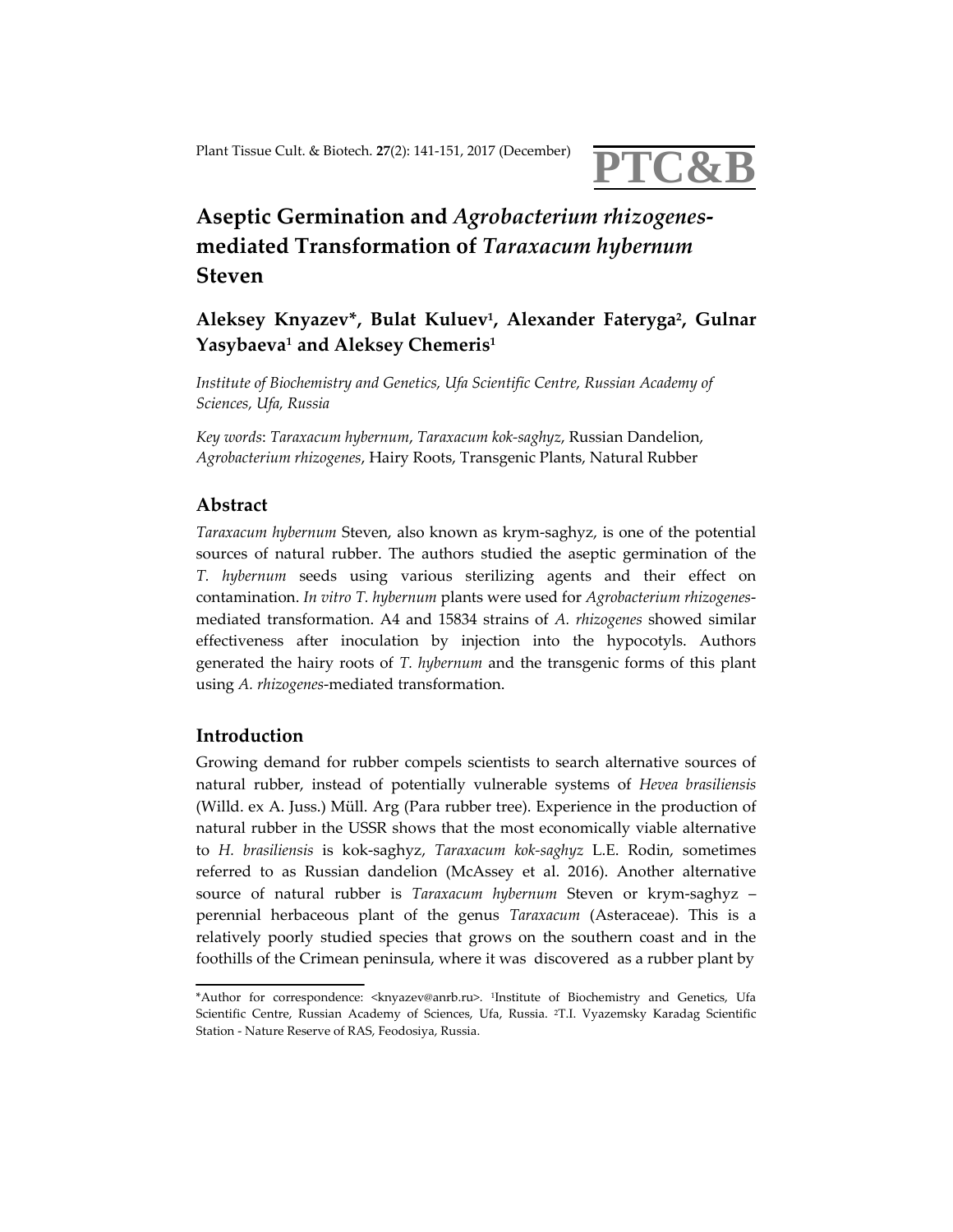Soviet botanists in 1931 (Bondarenko 1941). The species is also present in Bulgaria and Turkey (Kirschner et al. 2007). However, in those countries, *T. hybernum* remains virtually unexplored.

In the conditions of natural habitat in the Crimea, *T. hybernum* is characterized by a double vegetative period, in spring and autumn, and a stage of summer dormancy in the dry season. *T. hybernum* roots, containing up to 7% of latex, can be a source of natural rubber. The quality of the krym‐saghyz rubber is high, while the resin content in the latex is relatively low. However, the quantitative content of rubber, specially its accumulation in the first growing season was significantly less compared to kok‐saghyz (Lapin 1935, Il'in and Yakimov 1950). Difficulties in cultivation of this ecologically specialized species and a lower content of rubber makes it less attractive for the industrial cultivation in comparison with kok‐saghyz (Kirschner et al. 2013). Rubber accumulates in krym‐saghyz roots in large amounts only during the second year of cultivation, and therefore the plant should survive in winter. However, the frost resistance of *T. hybernum* is quite low, that makes its cultivation in most territory of Russia is very problematic.

Since the rubber of *T. hybernum* is in the roots, one way to avoid difficulties with cultivation of this plant in the field is to cultivate isolated roots. The *rol* genes of *Agrobacterium rhizogenes* can be transferred to the culture of isolated roots for making their growth more active. Expression of *rol* genes promotes rapid and unlimited growth of isolated root cultures on hormone‐free media (Kuzovkina et al. 2004). Therefore, there is a need to develop protocols for the genetic transformation of *T. hybernum* for applied research, such as metabolic engineering. Methods of genetic engineering can be used to improve the agronomic properties and metabolic activity in krym‐saghyz roots.

One of the methods of plant genetic modification is *A. rhizogenes*‐mediated transformation. These agrobacteria contain the natural bacterial *rol* genes, which are often co-transformed with target genes, located in a separate binary vector. These *rol* genes alter the endogenous concentrations of plant hormones, enhancing the growth of hairy roots (Pavlova et al. 2014). *A. rhizogenes*‐mediated transformation methods have been developed for some species of dandelions (Mahesh and Jeyachandran 2011), including for kok‐saghyz (Zhang et al. 2015). At the same time, methods of working with cultures *in vitro* have not been developed for *T. hybernum*. Therefore, the purpose of our study was to determine the optimal methods of sterilization and seed germination of krym‐saghyz. Also, the task was to develop an effective protocol of *A. rhizogenes*‐mediated transformation, producing hairy roots and generating from them transgenic plants of *T. hybernum*.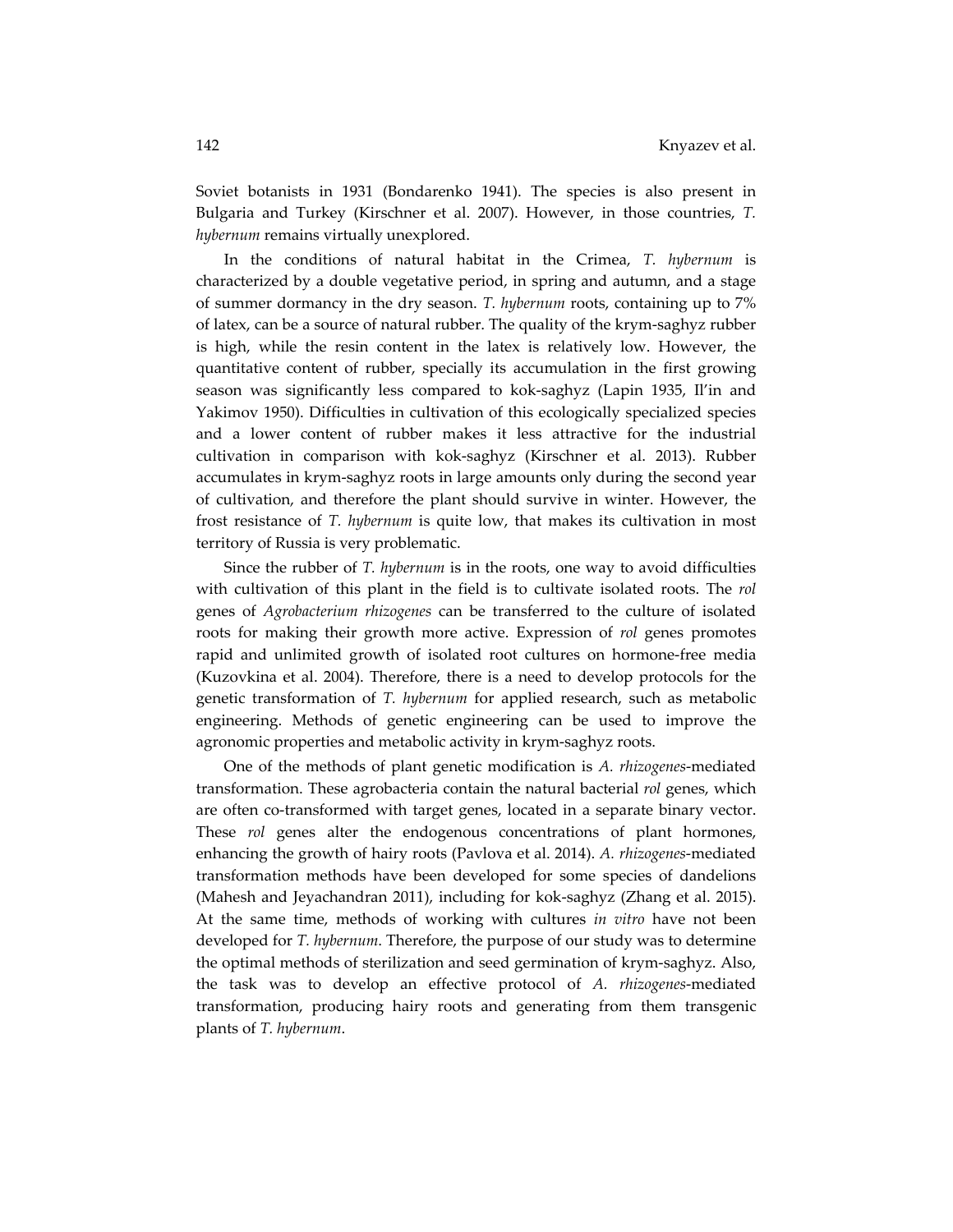#### **Materials and Methods**

Mature achenes of *T. hybernum* were collected in the Crimea in 2015 and were reproduced at the greenhouse of Institute of Biochemistry and Genetics of Ufa Scientific Center of RAS in 2016.

To determine the best germination method, achenes previously cleared from pappus were washed with water containing 0.1% Tween 20 detergent, rinsed with distilled water, and left in water until fully swollen (2 hours). Floating achenes were removed. Then, the achenes were transferred to Petri dishes with filter paper moistened with a liquid medium with half concentration of the MS salts without sucrose. The half of these Petri dishes was placed directly into the Binder climatic chamber (Germany) without cold treatment (method A). The other half of the Petri dishes was held at 5°C for three days and then transferred to a climatic chamber (method B). Each variation of experiment included 90 achenes.

For sterilization, the achenes were treated in 70% ethanol for 3 minutes. Then the achenes were immersed in different concentrations of sodium hypochlorite (NaClO) solution, or 0.1% HgCl2 solution, with addition of Tween 20 (0.1%). Aseptic achenes were kept in sterile water until they are swollen up (for 2 hours). Floating achenes were removed. After swelling, the achenes were dried on sterile filter paper and placed on half-strength MS with 1% sucrose and 0.6% gelrite in aseptic conditions. Petri dishes were kept in darkness at +5°С for **3** days, and then transferred to the Binder climatic chamber, equipped with fluorescent grow lamps Fluora, at 24°C under 50 μmol m<sup>-2</sup> sec<sup>-1</sup> photon flux density and photoperiod of 16/8 hours (day/night). Germination and contamination rate was expressed as percentage of plated achenes. The mean value was counted for three replications.

The authors used A4 and 15834 strains of *A. rhizogenes*, transformed with binary vector рCambia 1301 that contains reporter *GUS* gene with catalase intron and selective *hpt* gene of hygromycin phosphotransferase, encoding tolerance for the antibiotic hygromycin (http://www.cambia.org). Bacterial cultures were grown in Petri dishes on solid Lysogeny broth (LB) medium (Sambrook 2001) with addition of 100 mg/l rifampicin and 50 mg/l kanamycin, or in liquid LB medium (120 rpm, 28ºС, 20 hours) with the same antibiotics. Bacterial cultures were centrifuged at 3500 g for 15 minutes and then resuspended in liquid halfstrength MS with the addition of 100 μmol of acetosyringone. Three weeks old sterile plants were used for transformation. It was performed using three methods. In the first method, petiole explants of *T. hybernum*, grown *in vitro*, were kept in agrobacterial suspension for 30 minutes, blotted dry on the sterile filter paper and then transferred to half-strength MS for co-cultivation in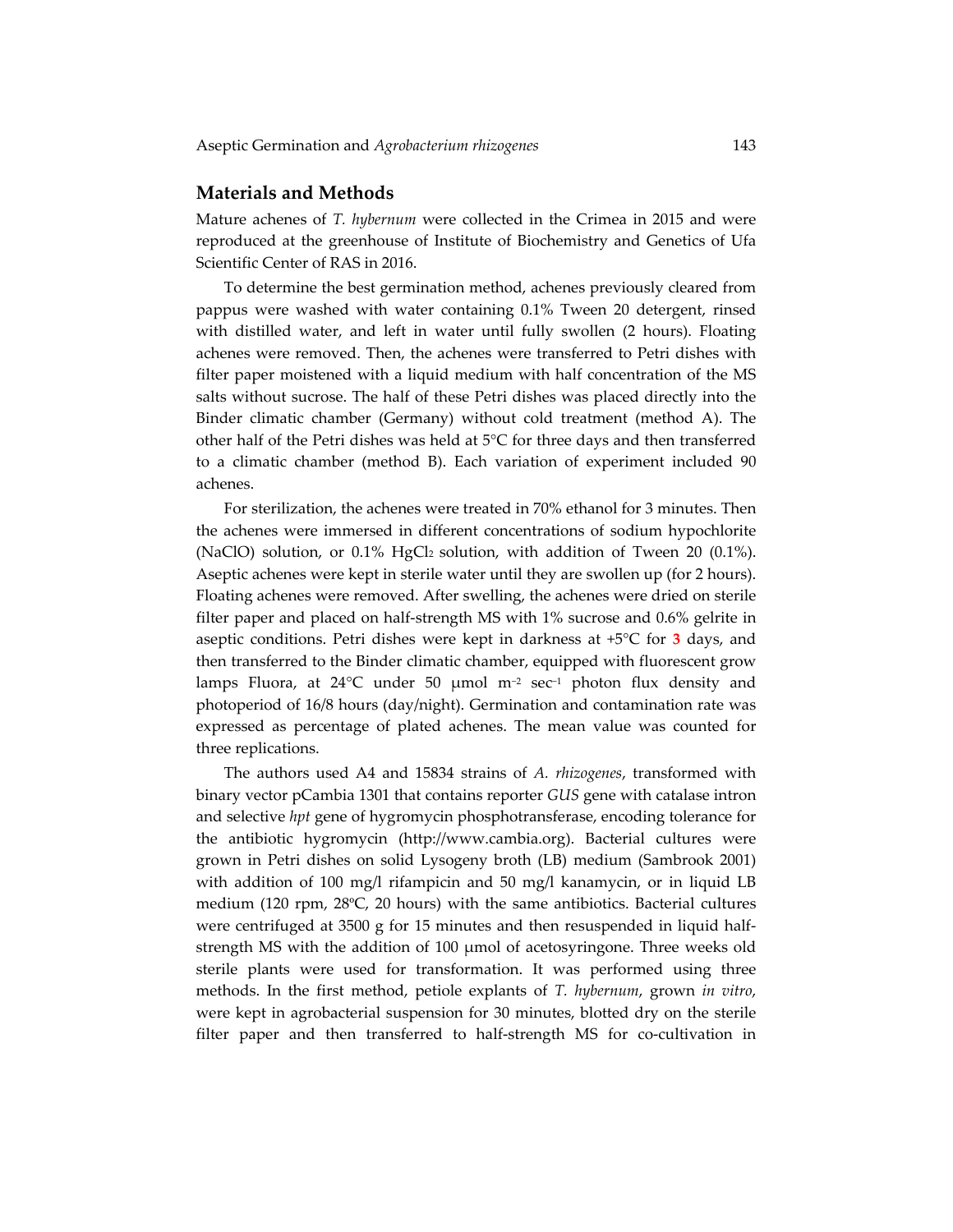darkness. In the second method, intact sterile plants were injected in the stem area with a needle, covered with *A. rhizogenes*, taken from a Petri dish. For the third method, the roots were dissected and *A. rhizogenes*, taken from a Petri dish, were put on the underside of separated stems. The plants were dipped vertically in solid half‐strength MS. Plants used as a control were treated the same way, but were not inoculated with *A. rhizogenes*. After 3 days of incubation, explants and inoculated plants were transferred to hormone‐free basal half‐strength MS with addition of 400 mg/l of cefotaxime in order to achieve adventive roots. In the case of the injection method, primary roots were cut off 4 weeks after the development of adventive roots. Transformation efficiency was expressed as ratio of transformed explants or seedlings to their total amount. In the experiments, 30 - 40 explants (seedlings in methods 2 and 3) were used in each variant. Mean values were counted for each experiment separately, and then overall value for all experiments was evaluated. These numbers with a standard error are presented. T-test was performed to determine the statistical difference in transformation efficiency between two treatments using the Instat 2.03 statistical package (GraphPad Software, San Diego, USA).

To identify the *GUS* activity in hairy roots, we dissected lateral roots and incubated them in histochemical reagent X‐Gluc ("Fermentas") at 37ºС for one to 24 hours. To prepare histochemical reagent 15 mg of X‐Gluc were suspended in 20% methanol, containing 0.08% Triton X‐100, 0.16% potassium ferrocyanide, 8 mM Na<sub>2</sub>EDTA and 80 mM Na<sub>2</sub>HPO<sub>4</sub>, pH 7.0. After the incubation, dissected roots were soaked in 50% glycerol-water solution, and then observed with a microscope.

We used the PCR method to prove the integration of *A. rhizogenes* T‐DNA into the genome of *T. hybernum*. Extraction of DNA from hairy roots was carried out using the cetyltrimethylammonium bromide (CTAB) method (Rogers and Bendich 1985). Once the DNA had been extracted, the polymerase chain reaction (PCR) analysis was performed to verify the presence of *rolB* gene. 5ʹ‐ TTCAGATTTACTATAGCAGGC‐3ʹ and 5ʹ‐GCAAGTACCTTGTTCATTCA‐3ʹ primers were used to identify *rolB* gene. The size of the amplicon was 266 bp, with optimal annealing temperature 54ºС. Nucleotide sequence of the *rolB* gene is available from X64255.1. To avoid the risk of contamination of hairy roots with agrobacteria, we performed PCR analysis for chromosomal gene of *A. rhizogenes* (WP\_034523040) using primers 5ʹ‐CCCGCACCCGATCCAAGACAAACTCA‐3ʹ and 5ʹ‐CGCCCGAAGCCTCACCCACGAAC‐3ʹ. The size of the amplicon was 476 bp, with optimal annealing temperature 62ºС. All primer pairs were selected using PrimerSelect program of Lasergene package (DNAStar, Inc., USA). The electrophoresis of the PCR products was performed on 1.0% agarose gel under a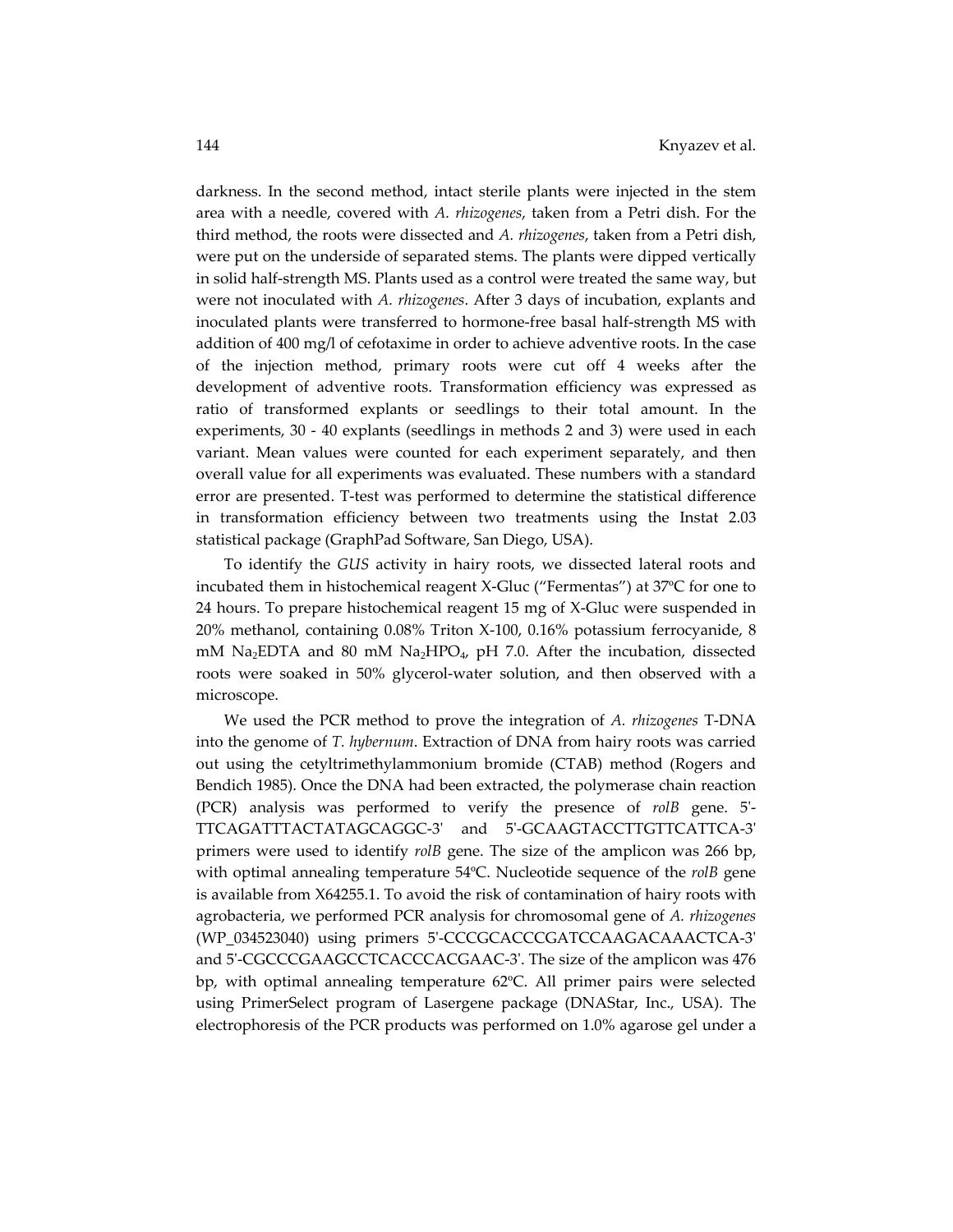constant voltage of 80 V. The gel was subsequently stained with ethidium bromide solution and examined under UV light.

## **Results and Discussion**

As the first result of our research, it was shown that the germination of *T. hybernum* is a gradual and rather long process. The first seedlings started to appear after a few days, while the others appeared consecutively for a few weeks. Therefore, it was important to develop methods for seed stratification of krym‐saghyz. In order to stimulate the seed germination, disturbance of their rest is necessary. Therefore, the achenes of krym-saghyz were placed in different conditions of germination, and the dynamics of their germination was investigated.

The degree of germination of seeds with both germination methods (A and B) was similar (Fig. 1). However, the rates of seed germination were significantly different. Without cold treatment, the rate of seed germination was low, and all living seeds germinated only 11 days after sowing. After cold treating of achenes for three days, the total seed germination rate increased dramatically between four and eight days after sowing the achenes (Fig. 1). Thus, for krym‐saghyz, as well as for a number of other cultures it is characteristic that stratification for several days improves synchronicity and germination rate of seeds, although it does not significantly affect the percentage of seed germination.



Fig. 1. The total germination rate of seeds sown in two different methods within 11 days after sowing of the achenes. Method A ‐ the achenes are sown on half MS in a climatic chamber without stratification. Method B - the achenes are sown on half MS and stratified at 5°C for three days and then transferred to the climatic chamber. Bars indicate standard error (SE).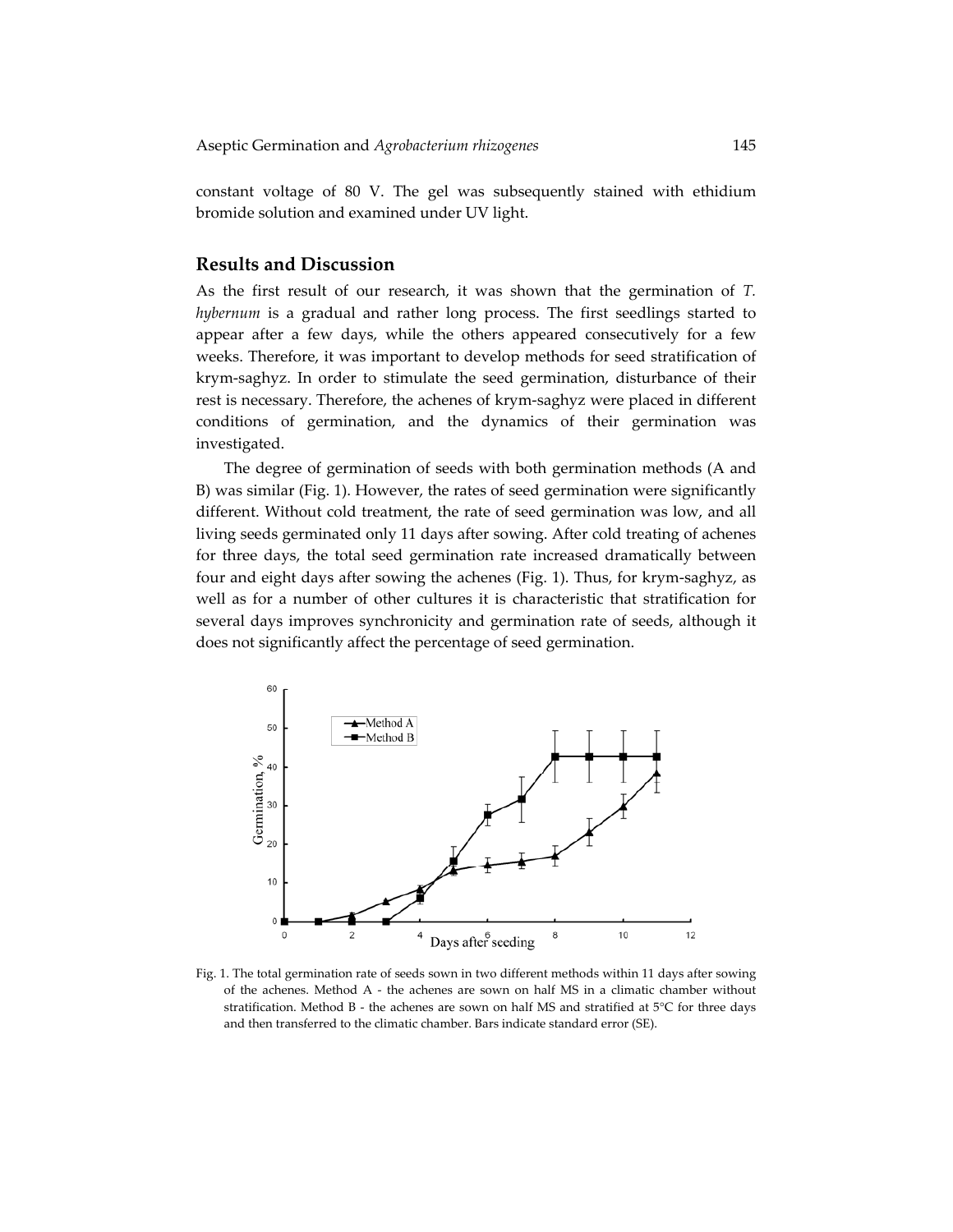The use of NaClO solution as a sterilizing agent gave much better results, although it was impossible to obtain completely sterile seeds and seedlings with a high germination rate. Increasing the concentration of NaClO to 2.5% of its content in the sterilizing solution markedly reduced contamination, but not greatly affected seed germination rate. We believe that the best way to sterilize the krym‐saghyz achenes is immersion in a 2.0% solution of sodium hypochlorite for 13 ‐ 15 minutes or in its 2.5% solution for 11 ‐ 13 minutes. A further increase of the concentration of sodium hypochlorite with an extension of the sterilization time to 20 minutes resulted in a sharp decrease in germination, although the contamination of seeds and seedlings also decreased. Next we produced sterile plants of *T. hybernum*, which were used in *A. rhizogenes*‐mediated transformation experiments.

There is information that the roots are the best explants for the transformation of plants of the genus *Taraxacum*, and the production of transgenic seedlings, as they have a high capacity for regeneration (Lee et al. 2004, Zhang et al. 2015). However, we believe that it is inconvenient plant material to produce the hairy roots. For efficient transformation and regeneration of transgenic plants the roots with diameter larger than 1 mm are required (Zhang et al. 2015), that is difficult to reach in a sterile culture. Our preliminary experiments showed that during the cultivation of the root sections, most of them become necrotic after one week of cultivation. To overcome this problem, certain modifications of the media used for cultivation are required.

The use of leaf petioles as the explants for transformation was ineffective regardless of *A. rhizogenes* strain. The petiole explants, after co‐incubation with agrobacteria, quickly turned brown and died, without leading to the emergence of hairy roots. The use of various modifications of the basic medium with the addition of ascorbic acid  $(1 - 5 \text{ mg/l})$  and PVP  $(600 - 800 \text{ mg/l})$  was also not effective.

At the injection and cutting sites, the adventitious roots of krym-saghyz usually appeared on the 7 ‐ 10th day. It did not depend on the *A. rhizogenes* inoculation and it was the normal response of the *T. hybernum* seedlings to the removal of their apical root meristem. The features of root formation and their growth rate did not differ in inoculated and control plants (Fig. 2а).

In the selection of roots, physiological markers of transformation were their active growth, lateral branching and plagiotropism. The main criterion of transformation efficiency was the analysis of *GUS* activity. Using histochemical analysis, we identified co-transformed hairy roots carrying the T-DNA of the binary vector pCambia 1301.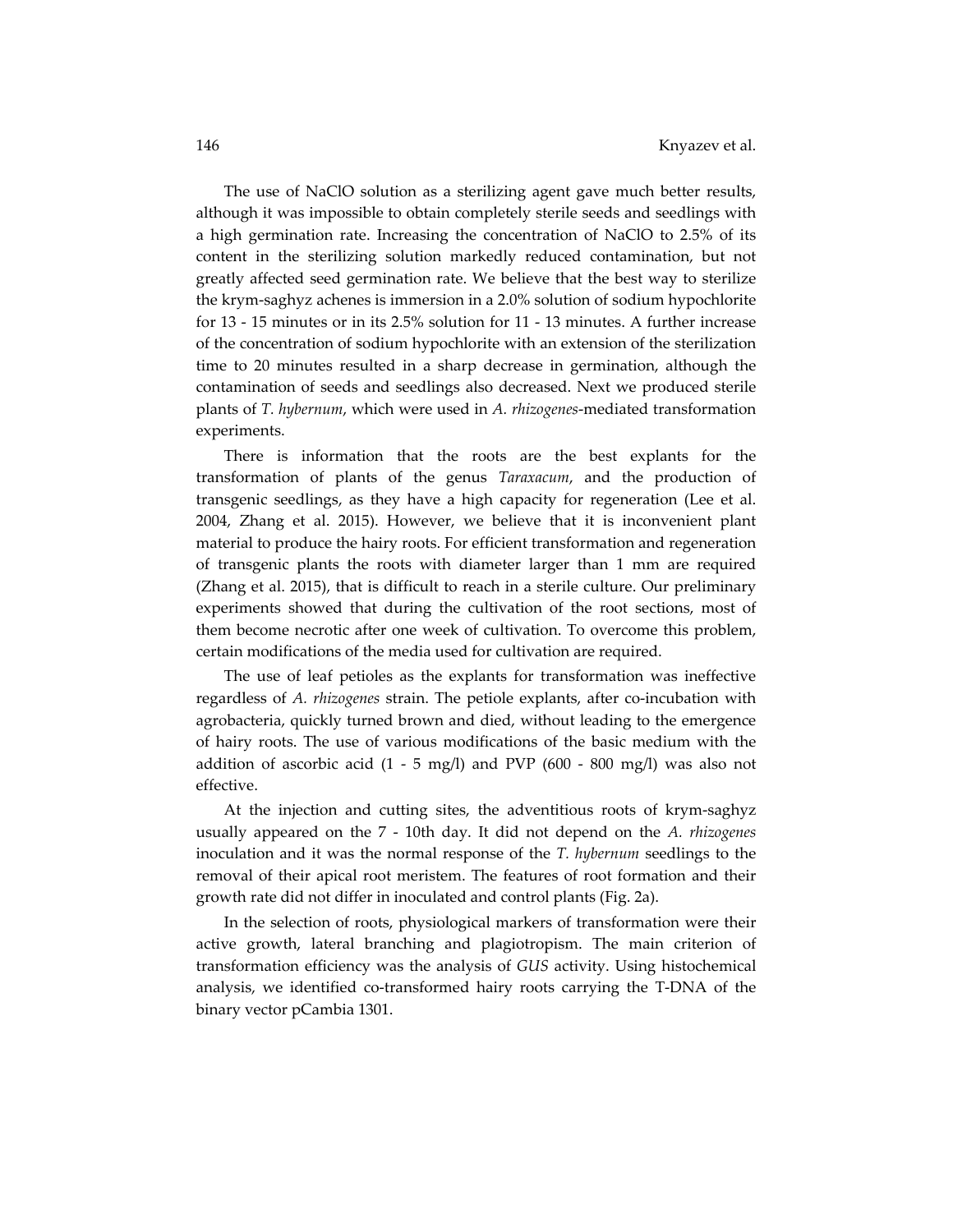*A. rhizogenes*‐mediated transformation using intact *T. hybernum* plants (methods 2 and 3) was quite effective. Among the adventitious roots growing from the site of injection 12 - 14 days after inoculation, when the samples were incubated in a histochemical reagent, roots with characteristic blue staining were detected (Fig. 2b). It indicates the introduction and expression of the reporter *GUS* gene in the cells.



Fig. 2. Generating of *T. hybernum* hairy roots. A. Appearance of adventitious roots in inoculated *T. hybernum* plants generated by method 2. B. Co-transformed hairy roots of krym‐saghyz three weeks after the inoculation of *A. rhizogenes* carrying the binary vector pCambia 1301. C. Expression of the reporter *GUS* gene in isolated hairy roots of *T. hybernum* (4 weeks after inoculation). The arrows show a blue staining indicating the expression of the *GUS* gene.

When using the transformation method 2 different *Agrobacterium* strains (A4 and 15834) had similar efficiency (81.7 and 83.3%, respectively). When using the method 3 strain A4 was significantly more effective than 15834 strain. After the emergence of adventitious roots, the seedlings were transferred to a medium with a reduced concentration of cefotaxime (200 mg/l) until the bacteria were completely eliminated. At the first two or three transplantations, part of the shoots was left to maintain the root growth activity. In the future, we obtained isolated root lines, separating them from the shoot and cultivating them in a liquid MS. For further work we selected only those roots that differ by characteristic blue staining after histochemical analysis (Fig. 2c).

As is well known, *A. rhizogenes* differs from disarmed *A. tumefaciens* strains in that it contains natural bacterial *rol* genes that are often transformed together with target genes located in a separate introduced plasmid (Pavlova et al. 2011). Based on these considerations, we performed a PCR analysis of well‐growing *GUS*‐positive hairy root lines of *T. hybernum* for the presence of the *rolB* gene. Of the 12 analyzed lines of *T. hybernum* hairy roots, the *rolB* gene was detected in 11 lines (Fig. 3а). However, the presence of *rolB* gene is not a proof of successful agrobacterial transformation, since it is impossible to exclude contamination of root cultures with *A. rhizogenes*. Therefore, we conducted a PCR analysis to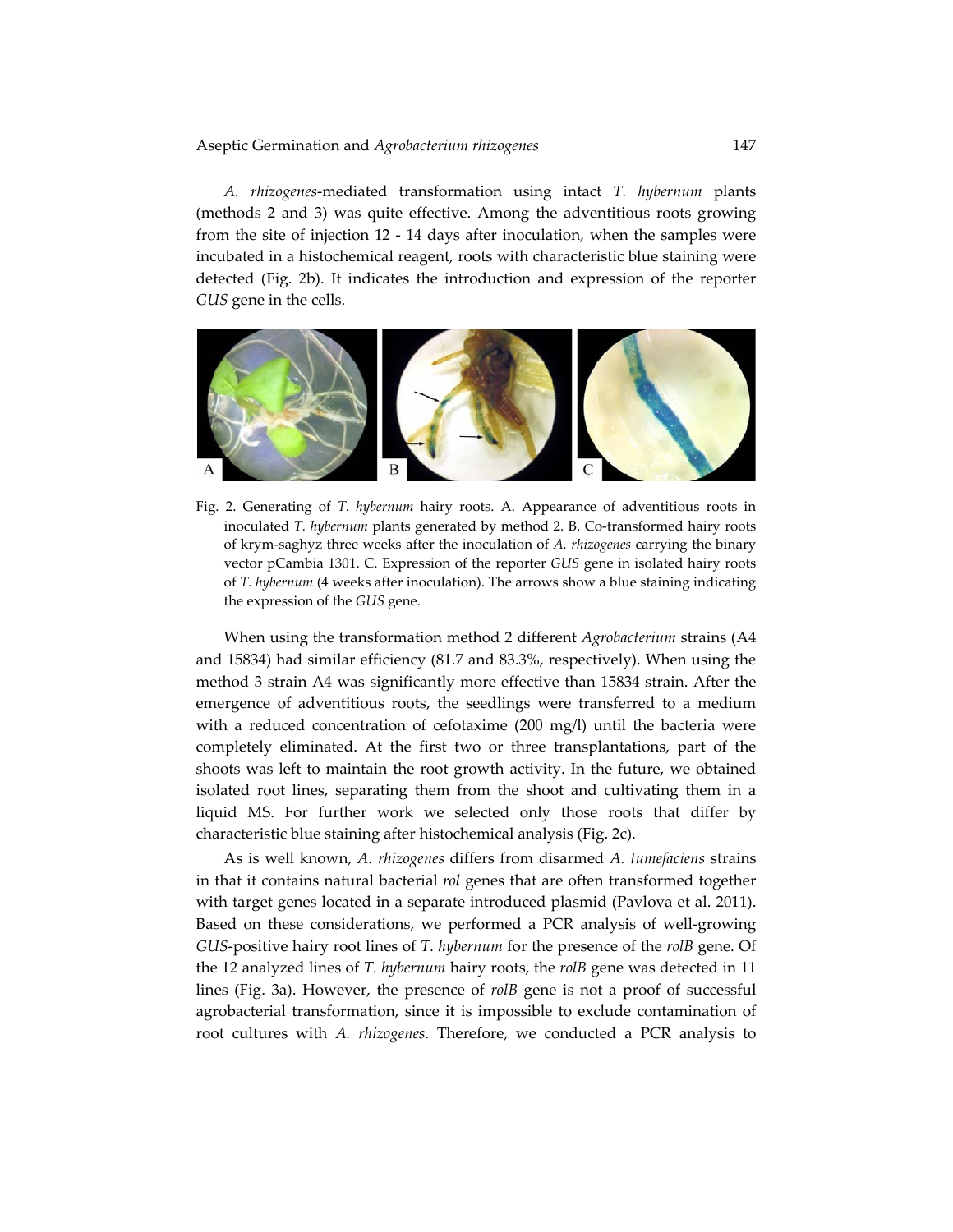search for one of the chromosome genes of agrobacteria (WP\_034523040). It was shown that root lines numbered 6 and 9 contain the chromosomal *A. rhizogenes* gene (Fig. 3b). This might be due to the contamination of the roots with agrobacteria. Therefore, lines 6 and 9 of the hairy roots were not investigated further.



Fig. 3. Electrophoregrams of the results of PCR analyses. A. Results of PCR analysis of *rolB* gene. B. Results of PCR analysis of the chromosome *A. rhizogenes* gene. K ‐ wild‐type roots of *T. hybernum*, M ‐ molecular weight markers, 1 ‐ 12 ‐ lines of isolated growing *GUS*‐positive adventitious roots of *T. hybernum*.

Spontaneous regeneration of shoots from the root explants on non‐hormonal medium appears to be a characteristic feature of morphogenesis in tissue culture of *Taraxacum* species (Uteulin 2015). The endogenous hormone level of the plant itself might be sufficient to induce regeneration. We observed spontaneous development of the shoots from hairy roots of krym‐saghyz (Fig. 4a), including the ones expressing reporter *GUS* gene, which manifested in the blue coloring of the leaves of generated plants (Fig. 4b). It seems that regeneration of the shoots from transgenic roots of krym‐saghyz can be enhanced by using hormonal media. This is a field for further studies.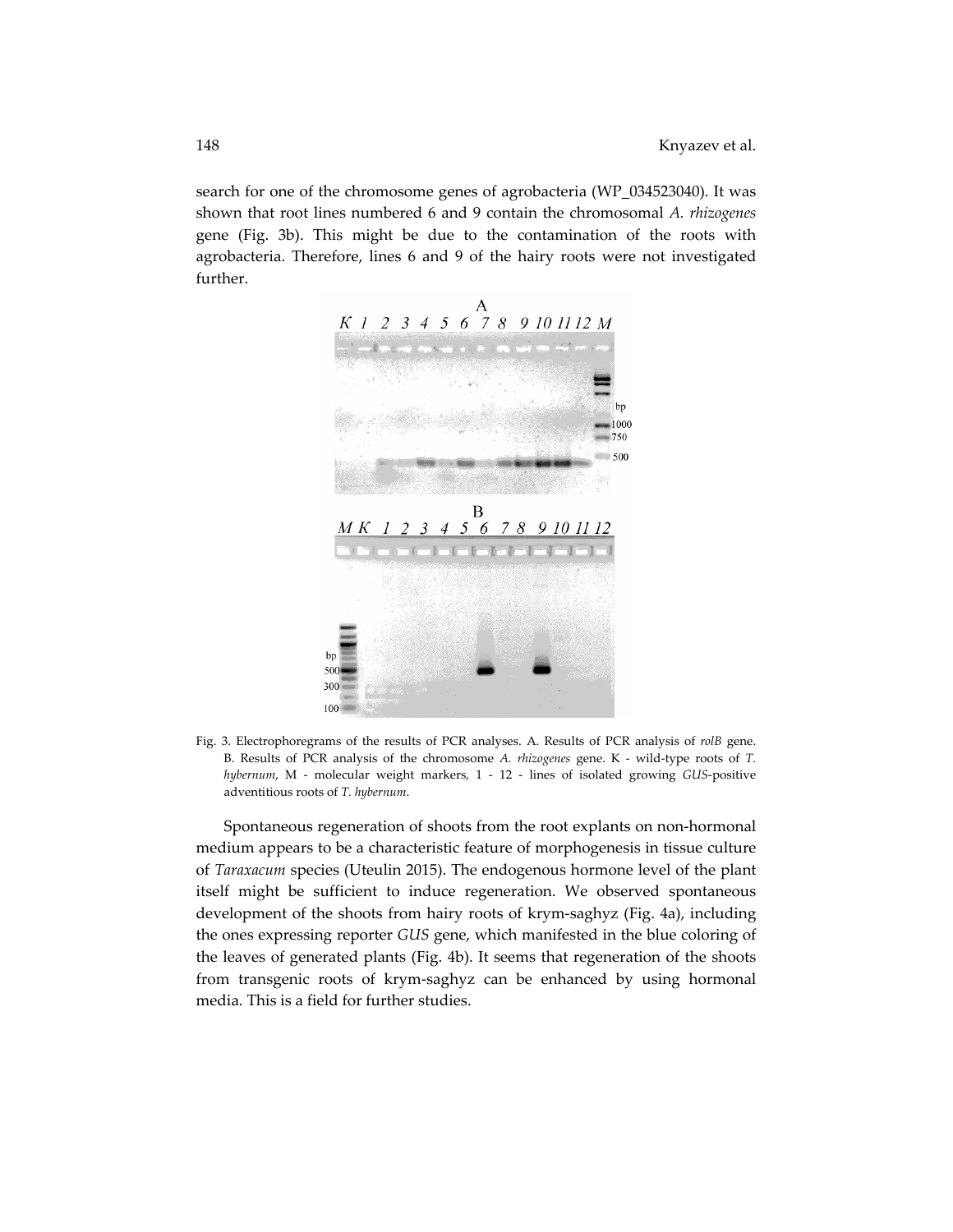We generated 9 hairy root lines of krym‐saghyz, containing both the *rol* genes of *A. rhizogenes* and the T‐DNA of the binary vector pCambia 1301. Of the three used methods, the method of injecting into hypocotyls is more effective while preserving the intact root. In this case up to 80% of the original inoculated plants can form transgenic roots expressing the reporter *GUS* gene, as well as target genes. When using the method 2 strains A4 and 15834 of *A. rhizogenes* had similar efficiency in *Agrobacterium*‐mediated transformation of *T. hybernum*.



Fig. 4. The regeneration of transgenic shoots of *T. hybernum*. A. Spontaneous induction of the shoots on the isolated hairy root culture of *T. hybernum* on the half‐strength non‐hormonal MS medium. B. Histochemical analysis of reporter *GUS* gene expression in the leaf of regenerated shoots.

Authors have developed the simple protocol for generating of hairy roots and transgenic plants of *T. hybernum*. The protocol of agrobacterial transformation of *T. hybernum* can be used for targeted change of its properties by methods of genetic engineering and genome editing. It should be noted that in the world there is a growing interest in the genetic engineering of kok‐saghyz, but there is no such research for krym‐saghyz. For example, a recent work has been published on the CRISPR/Cas9 genome editing of kok‐saghyz using *A. rhizogenes* (Iaffaldano et al. 2016). In that study, hairy roots of *T. kok‐saghyz* were obtained with broken of *1‐FFT* gene without selective antibiotic and from these hairy roots were produced regenerated plants of *T. kok‐saghyz*. In that study, as in Zhang et al. (2015), root segments were used for *Agrobacterium*‐mediated transformation. We have shown that the greatest effectiveness of agrobacterial transformation is achieved using whole plants of krym‐saghyz.

Preliminary analysis showed that the young hairy roots of *T. hybernum* do not contain visually detectable rubber latex. Perhaps the hairy roots of krymsaghyz can produce rubber as a result of changing cultivation conditions. We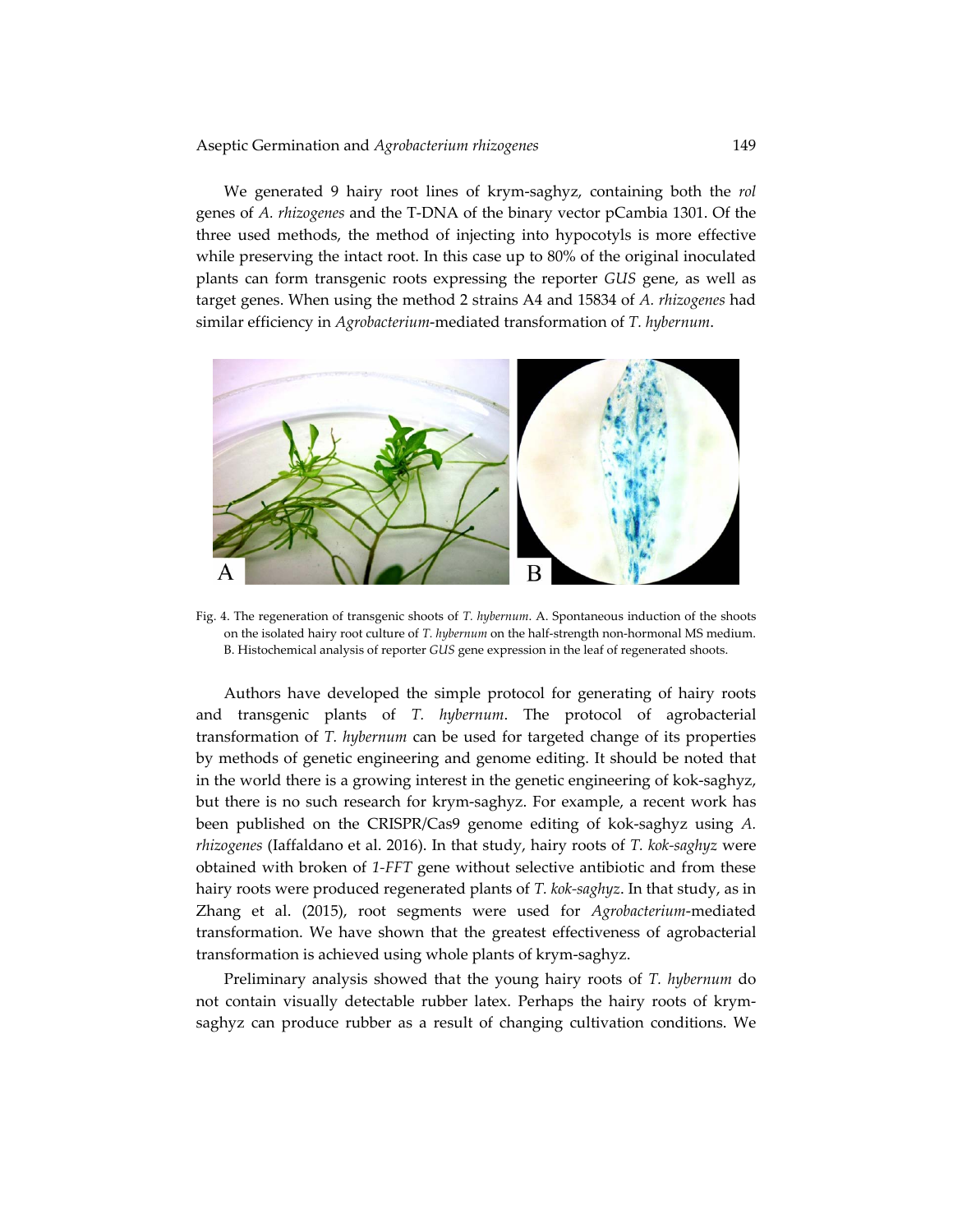suggest that for this purpose it is necessary to induce a secondary growth of hairy roots. Moreover, according to our observations the secondary growth of krym‐saghyz hairy roots can be induced spontaneously after several months of cultivation without transplantation. However, to analyze the rubber content in hairy roots of *T. hybernum*, additional studies are required.

So, we have created model systems of hairy roots and transgenic plants of *T. hybernum*, which can be used in the study of rubber production by this lessstudied species of dandelions.

#### **Acknowledgments**

This work was performed with equipment of the "Biomics" collective use center of the Institute of Biochemistry and Genetics, Ufa Scientific Center, Russian Academy of Sciences.

#### **References**

- **Bondarenko PV** (1941) Krym‐saghyz. Priyemy vyrashchivaniya v sredney Azii. Uzfan, Tashkent. pp. 20 (In Russian).
- **Il'in MM and Yakimov PA** (1950) Kauchukonosy i guttaperchenosy SSSR. Rastitel'noye syr'ye SSSR. **1**: 61‐142 (In Russian).
- **Kirschner J, Stepanek J, Cerny T, Heer PD and van Dijk PJ** (2013) Available *ex situ* germplasm of the potential rubber crop *Taraxacum kok‐saghyz* belongs to a poor rubber producer, *T. brevicorniculatum* (Compositae‐Crepidinae). Genet. Resour. Crop Evol. **60**: 455‐471. doi: 10.1007/s10722‐012‐9848‐0.
- **Kirschner J, Stepanek J and Greuter W** (2017) Taraxacum // *In:* W. Greuter, E. von Raab‐ Straube (ed.). Compositae. Euro+Med Plantbase ‐ the information resource for Euro‐ Mediterranean plant diversity. Berlin: Botanic Garden and Botanical Museum Berlin‐ Dahlem. http://ww2.bgbm.org/EuroPlusMed/ (Accessed 25.04.2017).
- **Kuzovkina IN, Al'terman IE and Karandashov VE** (2004) Genetically transformed plant roots as a model for studying specific metabolism and symbiotic contacts of the root system. Biology Bulletin **31**: 255‐261. doi: 10.1023/B:BIBU.0000030146.87748.f0
- **Iaffaldano B, Zhang Y and Cornish K** (2016) CRISPR/Cas9 genome editing of rubber producing dandelion *Taraxacum kok‐saghyz* using *Agrobacterium rhizogenes* without selection. Ind. Crops Prod. **30**: 356‐362. doi: 10.1016/j.indcrop.2016.05.029
- **Mahesh A and Jeyachandran R** (2011) *Agrobacterium rhizogenes*‐mediated hairy root induction in *Taraxacum officinale* and analysis of sesquiterpene lactones. Plant Biosyst. **145**: 620‐626 doi: 10.1080/11263504.2011.584702
- **Lapin AK** (1935) Kul'tura kauchukonosov. Sel'skoye khozyaystvo SSSR. Yezhegodnik. Sel'khozgiz, Moscow. pp. 65‐73 (In Russian).
- **Lee MH, Yoon ES, Jeong JH and Choi YE** (2004) *Agrobacterium rhizogenes*‐mediated transformation of *Taraxacum platycarpum* and changes of morphological characters. Plant Cell Rep. **22**: 822‐827. doi: 10.1007/s00299‐004‐0763‐5.